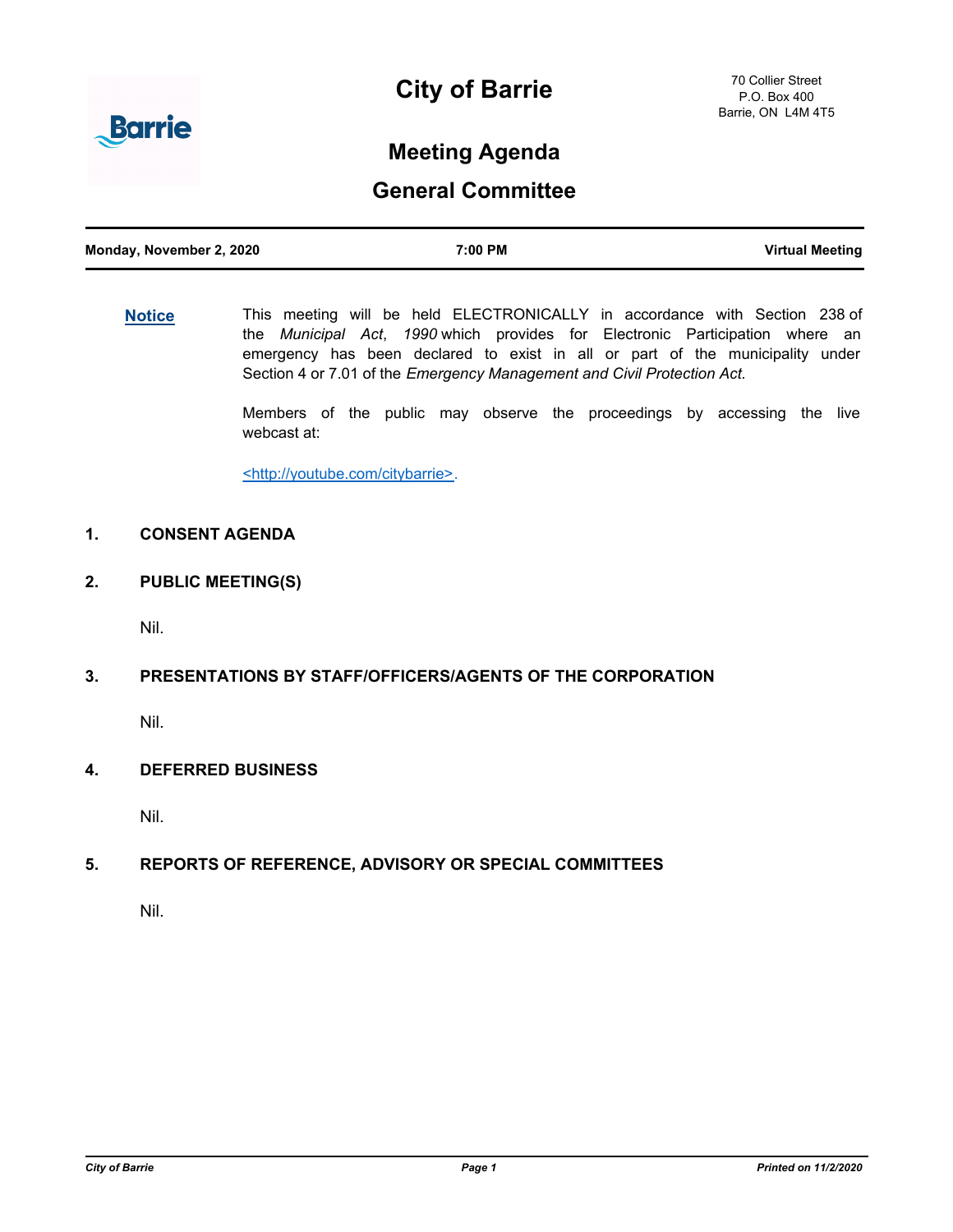#### **6. STAFF REPORT(S)**

#### **[DEV031-20](http://barrie.ca.legistar.com/gateway.aspx?m=l&id=/matter.aspx?key=47846) INVESTIGATION OF IMPLEMENTING A BIKE AND/OR SCOOTER SHARE PILOT PROGRAM**

That staff in the Development Services Department monitor similar sized municipalities operating bike and/or scooter share programs that have successfully demonstrated financial (revenue neutral or near revenue neutral) multi-year program viability in mid-sized Canadian cities and report back to General Committee. (DEV031-20) (P56/19)

*Attachments:* [DEV031-201102](http://barrie.ca.legistar.com/gateway.aspx?M=F&ID=7cfdf610-180d-4999-a9e9-9e5251da54c4.pdf)

## **[DEV032-20](http://barrie.ca.legistar.com/gateway.aspx?m=l&id=/matter.aspx?key=47847) INVESTIGATION OF STRATEGIES TO ADVANCE THE ACTIVE TRANSPORTATION MODE SHARE AND ACTIVE TRANSPORTATION INFRASTRUCTURE FUNDING**

That Staff Report DEV032-20 concerning the investigation of strategies to increase the active transportation mode share and funding for active tractive transportation infrastructure, be received for information. (DEV032-20) (P61/19)

*Attachments:* [DEV032-201102](http://barrie.ca.legistar.com/gateway.aspx?M=F&ID=51f9be92-fdba-40ed-9db2-e1121aedf553.pdf)

**[DEV033-20](http://barrie.ca.legistar.com/gateway.aspx?m=l&id=/matter.aspx?key=47909)** Note: This item has been WITHDRAWN and will be reintroduced at a future meeting.

#### **AMENDMENT TO THE CITY OF BARRIE STREET ADDRESSING POLICY**

That Sections 1.5.2, 1.5.3. and 1.5.6. of the City of Barrie Street Addressing Policy be amended to reflect the policy changes attached as Appendix "A" to Staff Report DEV033-20. (DEV033-20) (File: D19-STR)

*Attachments:* [DEV033-201102](http://barrie.ca.legistar.com/gateway.aspx?M=F&ID=caa05b72-e44e-4c82-9870-b6e93a887cd2.pdf)

#### **[ECD015-20](http://barrie.ca.legistar.com/gateway.aspx?m=l&id=/matter.aspx?key=47861) ECONOMIC RECOVERY ACTION PLAN**

- 1. That Staff Report ECD015-20 concerning an update on the Barrie COVID-19 Economic Recovery Action Plan and next steps for consultations be received as a follow-up to motions 20-G-061 and 20-G-099.
- 2. That funding in the amount of up to \$150,000 be allocated from the Community Benefit Reserve in support of the following recovery actions:
	- a) Up to \$75,000 to allocate as municipal contributions to leverage and apply for Provincial and Federal funding programs that will bring additional funding and supports to local business response and recovery; and
	- b) \$75,000 for a pilot partnership with Georgian College's Department of Research, Innovation and Entrepreneurship, which will deliver programming direct to businesses and entrepreneurs to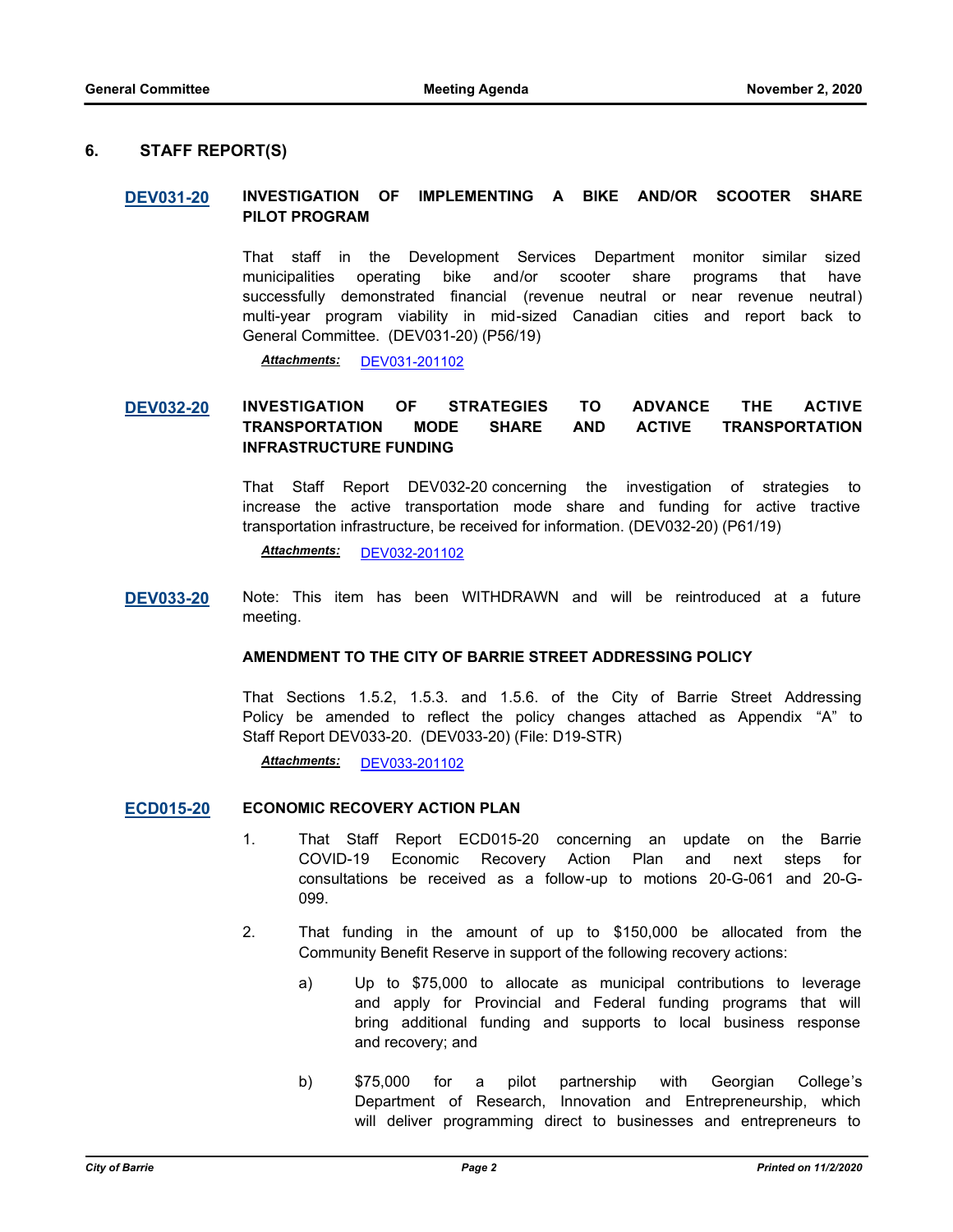build resiliency through research and innovation supports; the pilot partnership will aid recovery and help deliver on the strategic priorities of Council and the Economic and Creative Development Department.

- 3. That staff in the Economic and Creative Development Department report back to General Committee on municipal funds allocated to funding applications, as well as return on investment for any approved applications where funding is allocated.
- 4. That the Business in the Parks pilot be extended until December 31, 2020, and that staff in the Economic Creative Development Department review the scope of eligible applicants to provide more opportunity for program utilization in consultation with the Operations, Enforcement Services, Legal Services, and Recreation and Culture Services Departments. (ECD015-20)

*Attachments:* [ECD015-201102](http://barrie.ca.legistar.com/gateway.aspx?M=F&ID=62c0a358-10e6-4852-81ed-e67b46d1be73.pdf)

#### **7. REPORTS OF OFFICERS OF THE CORPORATION**

Nil.

#### **8. ITEM(S) FOR DISCUSSION**

## **[ITM 8.1](http://barrie.ca.legistar.com/gateway.aspx?m=l&id=/matter.aspx?key=47928) FEASIBILITY OF IMPLEMENTING PARKING RESTRICTIONS - TOMLIN COURT, DIXON COURT, AND NORTH SIDE OF MACMILLAN COURT (WARD 8)**

- 1. That staff in the Operations Department investigate the feasibility of implementing parking restrictions on Tomlin Court, Dixon Court and the north side of MacMillan Court between house numbers 28-50 and on the south side 27 to 10 metres west of the mailboxes inclusive and report back to General Committee.
- 2. That the resident survey to be conducted as part of this investigation include various options for restrictions that could be considered, including but not limited to three-hour parking restrictions, specific times/hours of the day. (Item for Discussion, 8.1, November 2, 2020)

Sponsor: Councillor, J. Harris

#### **[ITM 8.2](http://barrie.ca.legistar.com/gateway.aspx?m=l&id=/matter.aspx?key=47927) CONFIDENTIAL POTENTIAL ACQUISITION OF PROPERTY MATTER WELLINGTON STREET**

(Item for Discussion 8.2, November 2, 2020)

Sponsor: Councillor, S. Morales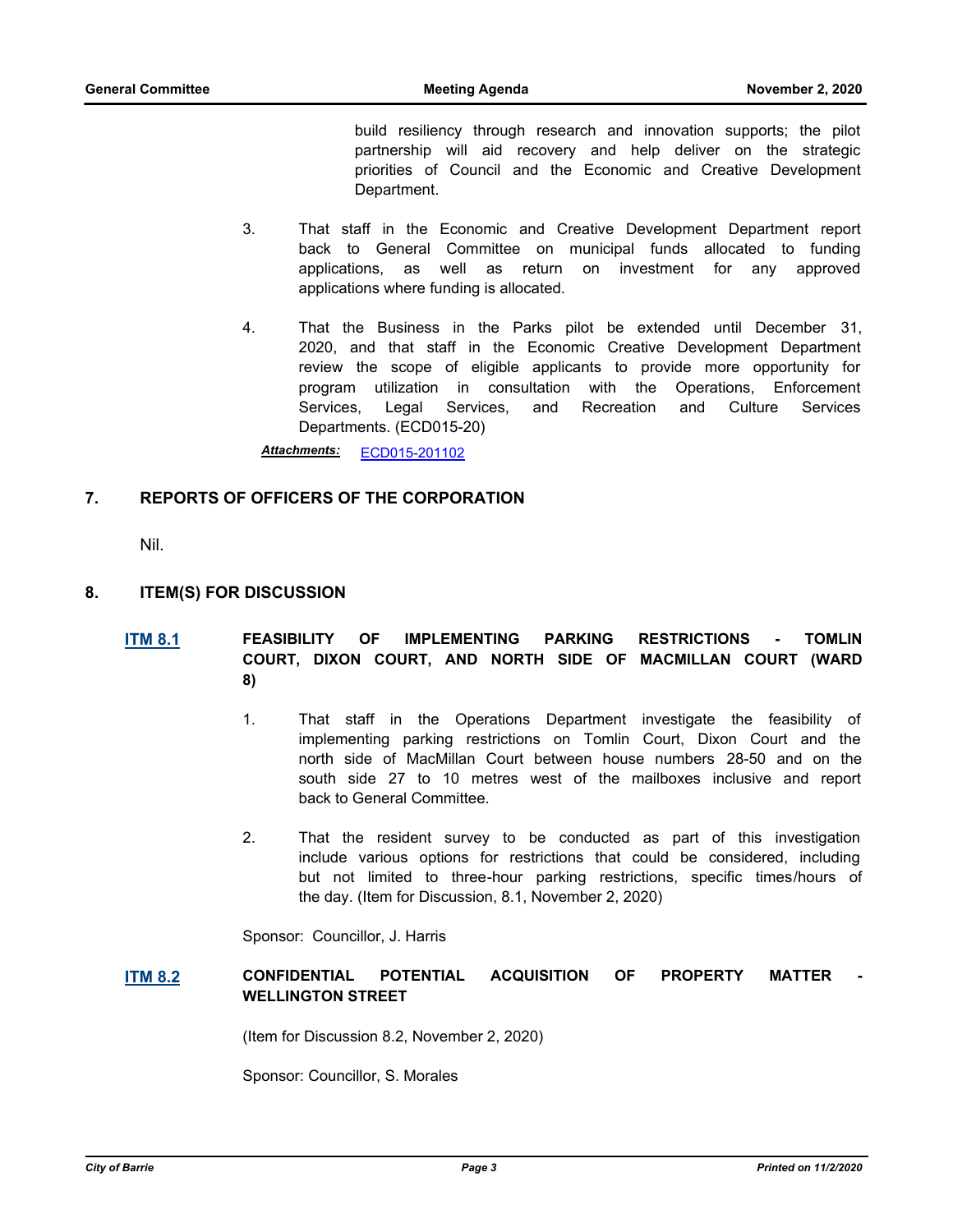#### **[ITM 8.3](http://barrie.ca.legistar.com/gateway.aspx?m=l&id=/matter.aspx?key=47931) REQUEST TO PROVINCIAL GOVERNMENT TO REVERSE PROPOSAL TO REMOVE RANKED BALLOT OPTION FOR MUNICIPAL ELECTIONS**

WHEREAS, Ontario municipalities are constitutionally "creatures of the province" and operate under statutory power granted by the provincial government, such as the *Municipal Elections Act* legislation which permits local governments to select the process by which municipal elections occur; and

WHEREAS, Ranked Ballots are regarded as a fair, effective, and democratic tool, which promote diversity and civility, employed with success by all of Canada's major political parties to select their leaders (federally and provincially) and like the City of London; and

WHEREAS, currently the Ontario provincial government, as part of Bill 218 is seeking to amend the *Municipal Elections Act* by removing municipalities' ability to use Ranked Ballots without consultation or consideration for the democratic process by which Barrie residents could express their preference for this system of voting; and

WHEREAS Barrie City Council's intention, as actioned on June 15th, 2020 is that in the Fall of 2021, the City Clerk undertake the steps provided for in Section 8.1 of the *Municipal Elections Act* to submit a question on the 2022 election ballot concerning the implementation of ranked ballots for the 2026 election.

#### THEREFORE BE IT RESOLVED THAT:

Barrie City Council request the Provincial Government respect the current provision of the *Municipal Elections Act* and reverse their proposal to remove Ranked Ballots as a legitimate option for municipal elections (as per Bill 218), to preserve the integrity and importance of local decision-making by ensuring local governments continue to select the process by which municipal elections occur.

Further, that by way of correspondence from the Mayor, local MPPs are encouraged to respect the fundamental principles of democracy and current provision of the *Municipal Elections Act* by supporting the reversal of the government's proposal to remove Ranked Ballots as a legitimate option for municipal elections (as per Bill 218), and that correspondence also be issued to the Association of Municipalities of Ontario to urge action across their network of elected local leaders to encourage the government to reconsider making changes to the authority of local governments in the selection of the process by which municipal elections occur. (Item for Discussion 8.3, November 2, 2020)

Sponsor: Councillor, A.M. Kungl

#### **9. INFORMATION ITEMS**

Nil.

### **10. ENQUIRIES**